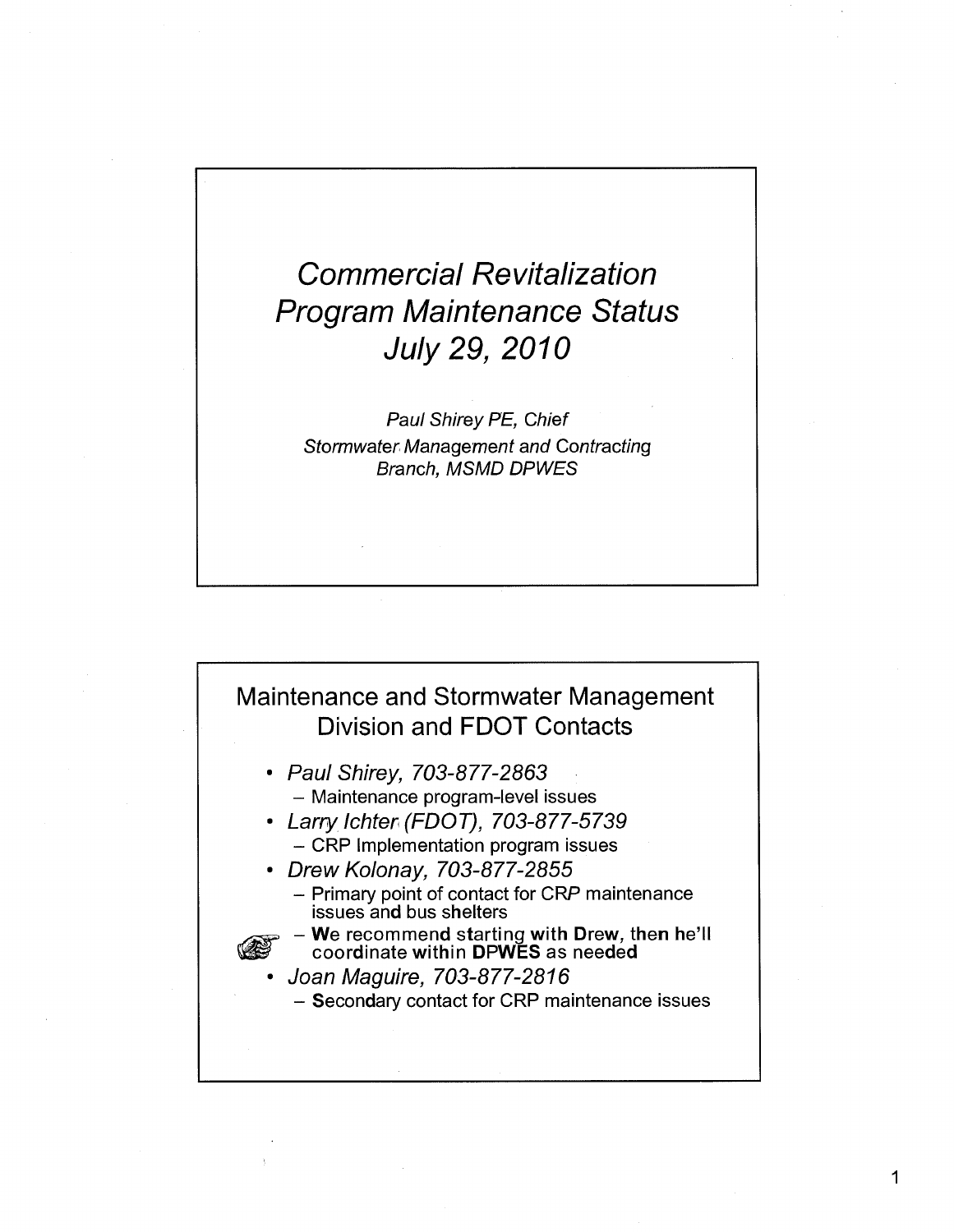

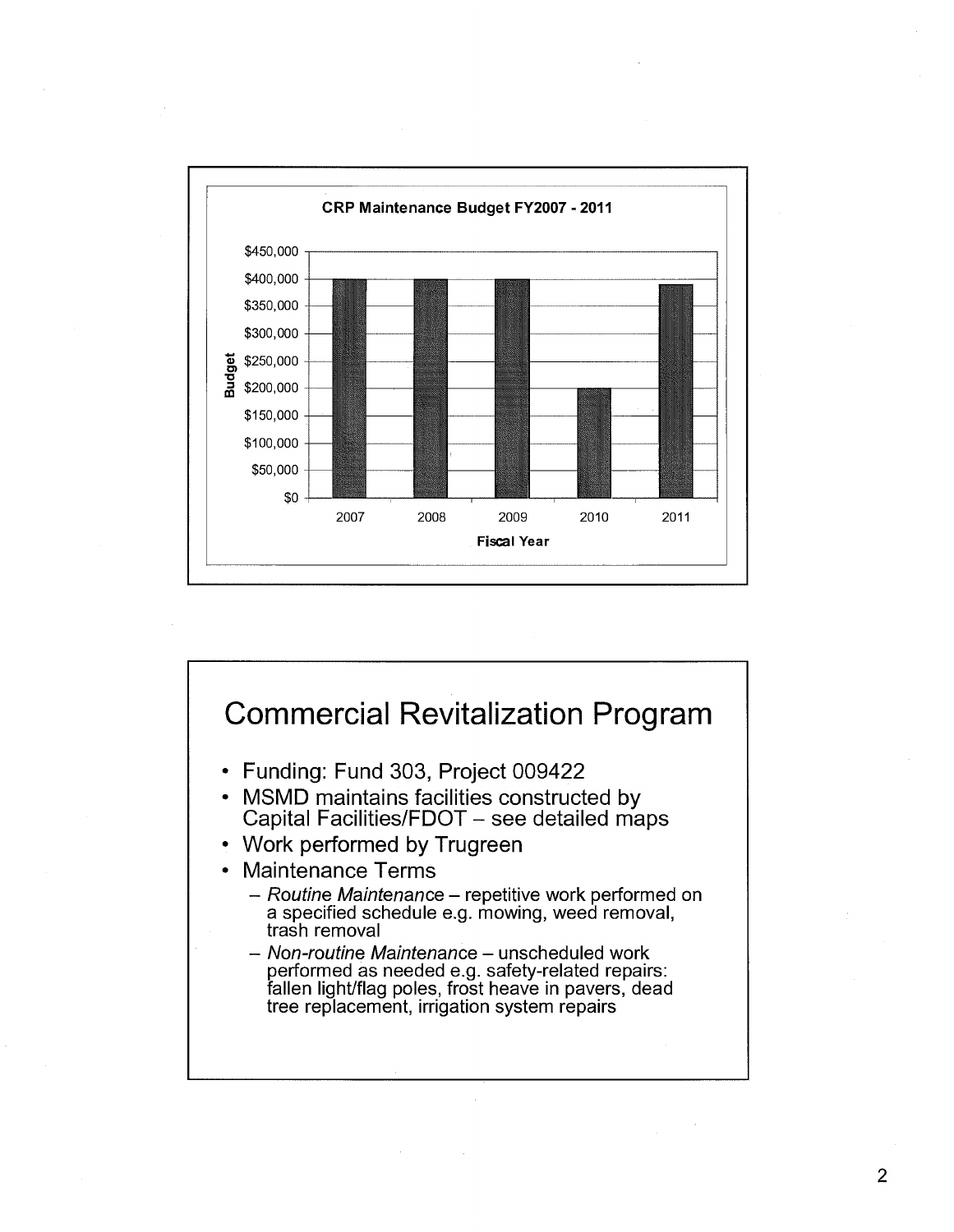## Commercial Revitalization Program

- Impacts of FY2010 maintenance budget reduction to \$200,000
	- Most routine maintenance was eliminated
	- Funds reserved for emergency safety-related repairs
	- Greatest visual impacts:
		- Mowing reduced to about once per month
			- Sight distance safety maintained at intersections
			- Grass Ordinance 12" maximum maintained
			- On a non-routine basis, CLF supplemented mowing at roadside areas
		- No weed control and mulching
	- It will take most of FY2011 to get back to where we were as of 6/30/09
- Services restored with FY2011 funding of \$390,000

| Commercial Revitalization<br><b>Routine Service Level Maintenance Matrix</b> |                               | Commercial<br>Revitalization |                         |                |                |                |  |
|------------------------------------------------------------------------------|-------------------------------|------------------------------|-------------------------|----------------|----------------|----------------|--|
| Maintenance<br>Activity                                                      | <b>Item</b><br>Description    | Amandale                     | Route                   | Springfield    | Bailey's       | McLean         |  |
| Routine Service<br>Levels for<br>Turf<br>Management                          | <b>Grass Mowing</b>           | 23                           | 23                      | 23             | 23             | NR.            |  |
|                                                                              | Fertilization                 | 4                            | 4                       | 4              | 4              | <b>NR</b>      |  |
|                                                                              | Broadleaf and Weed Control    | 4                            | $\boldsymbol{\Delta}$   | $\mathbf{A}$   | 4              | NR             |  |
|                                                                              | Edging                        | 12                           | 12                      | 12             | 12             | NR             |  |
|                                                                              | Crack Weed Control            | 23                           | 23                      | 23             | 23             | 23             |  |
|                                                                              | Pest Control                  | 3                            | 3                       | 3              | 3              | NR             |  |
| Routine Service                                                              | Mulch (Remove / Replace)      | 1                            | $\mathbf{f}$            | 1              | 1              | 1              |  |
|                                                                              | Fertilization                 | $\overline{2}$               | $\overline{2}$          | $\overline{2}$ | n,             | $\overline{2}$ |  |
|                                                                              | Edging                        | $\overline{2}$               | $\overline{c}$          | $\overline{2}$ | $\overline{2}$ | $\overline{2}$ |  |
|                                                                              | Weed Control (with weedeater) | 23                           | 23                      | 23             | 23             | 23             |  |
|                                                                              | Pest Control                  | 3                            | 3                       | 3              | 3              | 3              |  |
| Levels for                                                                   | Tree Pruning                  | $\mathbf{1}$                 | I                       | 1              | 1              | 1              |  |
| Tree / Shrub /                                                               | Shrub Pruning                 | 3                            | 3                       | 3              | 3              | 3              |  |
| Flower Beds                                                                  | Shearing                      | 4                            | $\overline{\mathbf{4}}$ | 4              | $\overline{4}$ | 4              |  |
|                                                                              | Groundcover Pruning           | 1                            | 1                       | 1              | 1              | 1              |  |
|                                                                              | Perennial Cutback             | 1                            | 1                       | 1              | 1              | 1              |  |
|                                                                              | Seasonal Flower Rotation      | $\mathfrak{D}$               | Ō                       | $\Omega$       | $\Omega$       | NR             |  |
|                                                                              | Irrigation Maintenance        |                              | To Be Determined        |                |                |                |  |